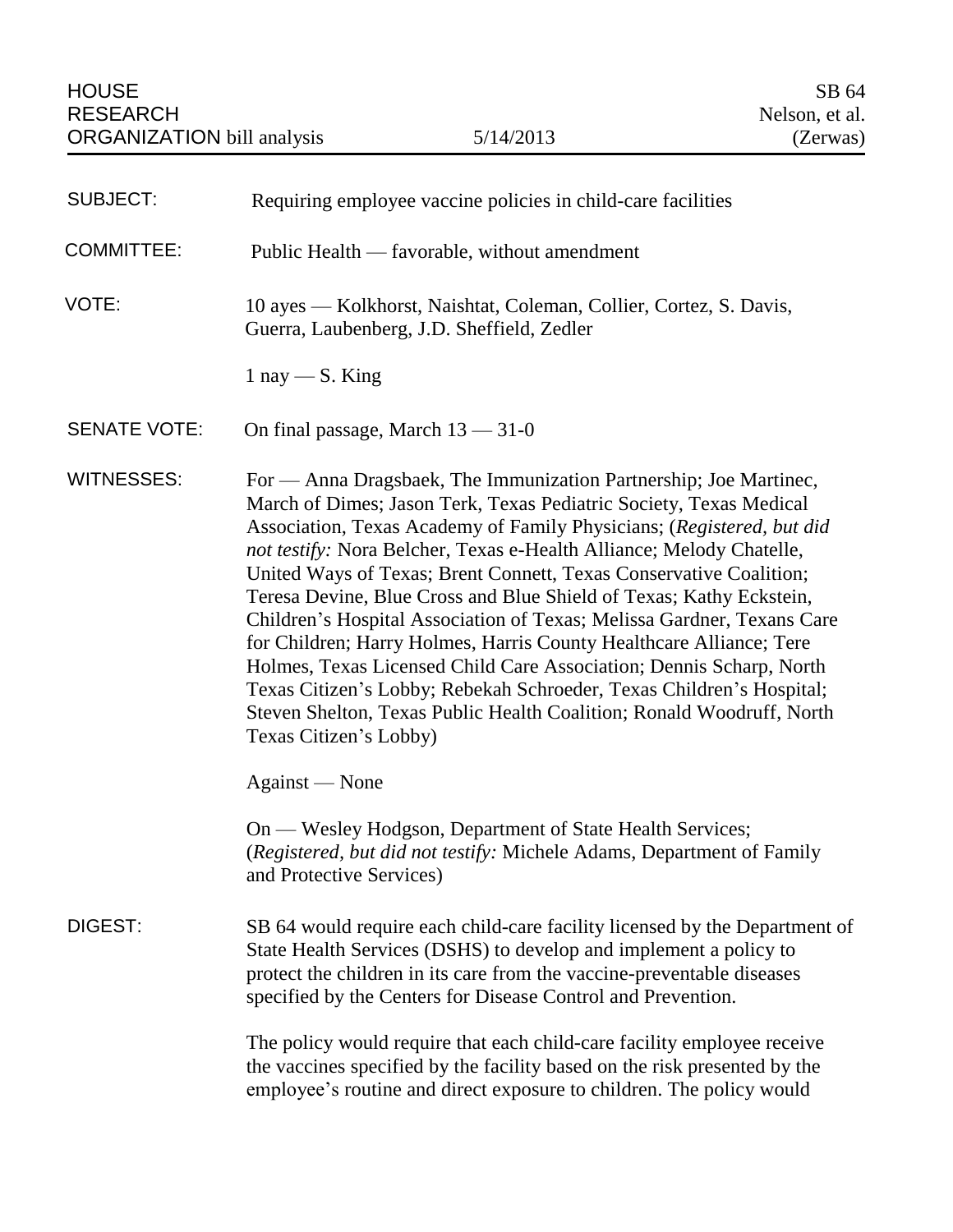### SB 64 House Research Organization page 2

include procedures for verifying and maintaining a record of each employee's compliance and the authorized disciplinary actions against employees who failed to comply.

The vaccine-preventable diseases policy would include procedures to determine any exemptions from required vaccines resulting from an employee's medical condition. Any exempt employee would follow alternate procedures, such as wearing gloves and a mask, based on the exposure and risk the employee presented to children in the facility's care. The policy would prohibit retaliatory action against an employee exempt from the required vaccines and would specify that the use of alternate medical equipment would not be considered retaliatory action.

SB 64 would allow the vaccine-preventable diseases policy to include procedures to exempt employees based on reasons of conscience, including a religious belief. It would not apply to child-care facilities that provided care in the home of the facility director, owner, or operator.

By June 1, 2014, the executive commissioner of the Health and Human Services Commission would be required to adopt rules to implement the bill's provisions. Child-care facilities would be required to have their policies in effect beginning September 1, 2014.

The bill would take effect September 1, 2013.

**SUPPORTERS** SAY: SB 64 would reduce the spread of infectious disease among children in child-care facilities who cannot — or have not — been vaccinated themselves. For example, flu-related complications hospitalize about 20,000 children under age five each year, but children under six months of age cannot receive a flu vaccine. In 2012, more than 1,750 children were diagnosed with pertussis, including five deaths in children younger than three months old, but children cannot receive their first pertussis vaccine until two months of age.

> Even among children old enough to receive the standard series of vaccine immunizations, only 71 percent of children between 19 and 35 months old have done so. Because children in child-care facilities are at an increased risk of exposure due to their less-developed immune systems and close contact with other children and facility employees, requiring vaccine policies at child-care facilities would be a prudent safeguard.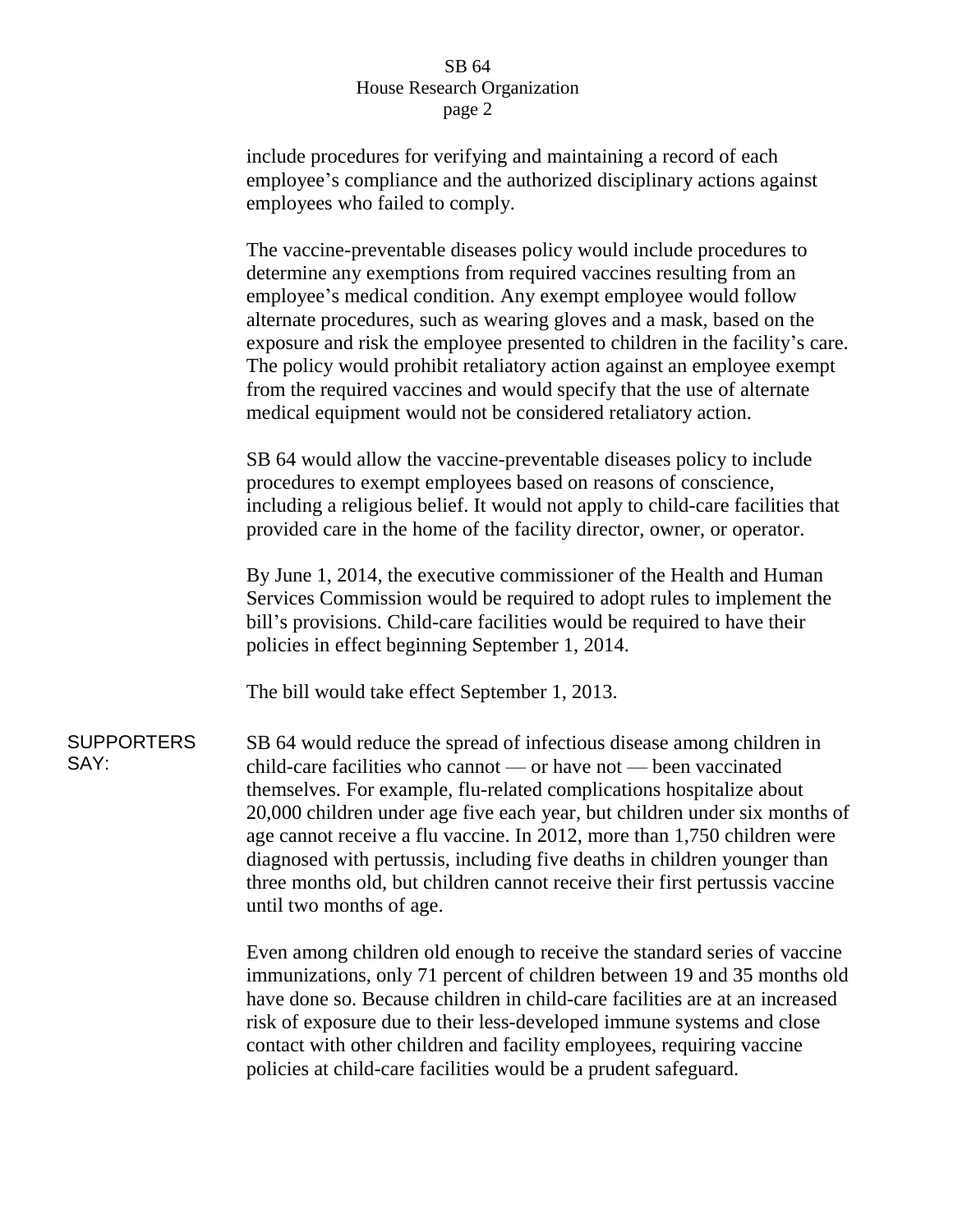## SB 64 House Research Organization page 3

The bill would allow parents and guardians to make more informed decisions when choosing a child-care facility. Although vaccine policies would vary by facility, caretakers could inquire directly about each one's comprehensiveness, whereas currently facilities that do not require any minimum level of employee vaccination cannot always provide clear information.

SB 64 would give each facility the ability to tailor its vaccine-prevention policy to the facility's size, age group, and risk factors, instead of receiving a one-size-fits-all mandate from the government. Beyond the minor requirement of adopting the policy, the bill would not impose any new costs on child-care facilities. Facilities could maintain the flexibility of not requiring any vaccines or, if they chose, of assisting their employees in purchasing the required vaccines either directly or through the company's insurance plan. In either case, the long-term savings from preventing hospitalizations and disease outbreaks would be greater than the cost of prevention.

# **OPPONENTS** SAY:

SB 64 would be an unnecessary and unfunded government mandate. Although the bill would not determine which vaccines would be required for child-care facilities, it would result in most facilities either paying for new vaccines, passing the costs on to consumers, or making employees pay for them out-of-pocket, which could be very expensive. If SB 64 increased costs, it would reduce access to child-care facilities, and each facility, regardless of its level of implementation, would face the administrative burdens of developing and monitoring this new policy.

Current public health needs do not justify governmental intervention. Parents bear primary responsibility for vaccinating their children, and this responsibility should not be forced, even indirectly, onto the facility, its employees, or other parents through increased fees. The free market allows parents seeking child-care facilities with certain vaccine standards the freedom to do so, which signals their demand to the facilities.

This bill is a good example of the law of diminishing returns. Since past legislation and medical advances have reduced the rates of illness due to vaccine-preventable diseases, each additional measure has had increasingly little effect.

#### OTHER **OPPONENTS** SB 64's lack of standardization would be inefficient and ineffective. The bill would cause each individual facility to develop and administer its own